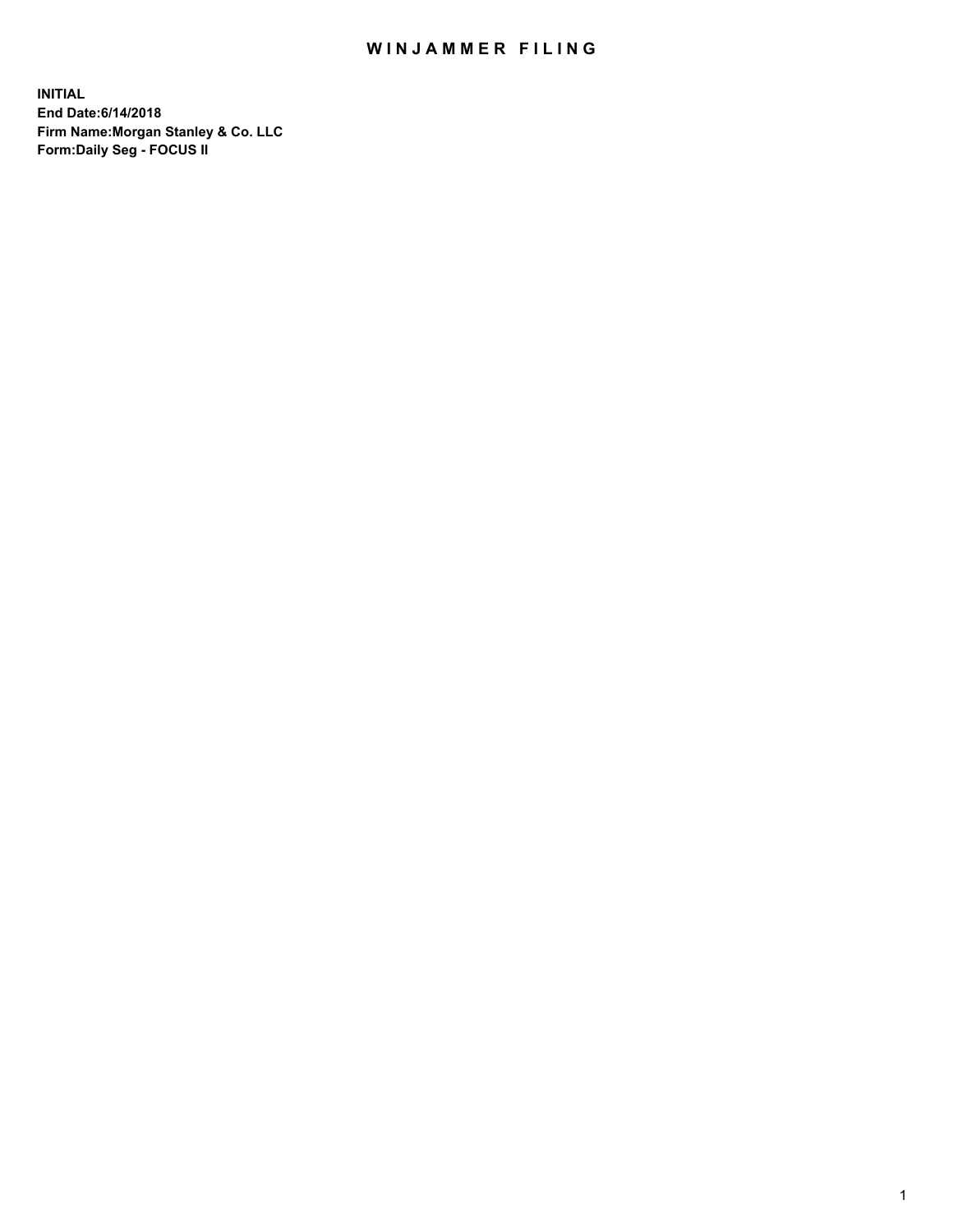## **Daily Segregation - Cover Page**

| Name of Company                                                                                                                                                                                                                                                                                                                | Morgan Stanley & Co. LLC                                             |
|--------------------------------------------------------------------------------------------------------------------------------------------------------------------------------------------------------------------------------------------------------------------------------------------------------------------------------|----------------------------------------------------------------------|
| <b>Contact Name</b>                                                                                                                                                                                                                                                                                                            | <b>Ikram Shah</b>                                                    |
| <b>Contact Phone Number</b>                                                                                                                                                                                                                                                                                                    | 212-276-0963                                                         |
| <b>Contact Email Address</b>                                                                                                                                                                                                                                                                                                   | Ikram.shah@morganstanley.com                                         |
| FCM's Customer Segregated Funds Residual Interest Target (choose one):<br>a. Minimum dollar amount: ; or<br>b. Minimum percentage of customer segregated funds required:% ; or<br>c. Dollar amount range between: and; or<br>d. Percentage range of customer segregated funds required between:% and%.                         | 280,000,000<br><u>0</u><br>0 <sub>0</sub><br>0 <sub>0</sub>          |
| FCM's Customer Secured Amount Funds Residual Interest Target (choose one):<br>a. Minimum dollar amount: ; or<br>b. Minimum percentage of customer secured funds required:%; or<br>c. Dollar amount range between: and; or<br>d. Percentage range of customer secured funds required between: % and %.                          | 140,000,000<br><u>0</u><br>0 <sub>0</sub><br>0 <sub>0</sub>          |
| FCM's Cleared Swaps Customer Collateral Residual Interest Target (choose one):<br>a. Minimum dollar amount: ; or<br>b. Minimum percentage of cleared swaps customer collateral required:% ; or<br>c. Dollar amount range between: and; or<br>d. Percentage range of cleared swaps customer collateral required between:% and%. | 92,000,000<br>$\overline{\mathbf{0}}$<br><u>00</u><br>0 <sub>0</sub> |

Attach supporting documents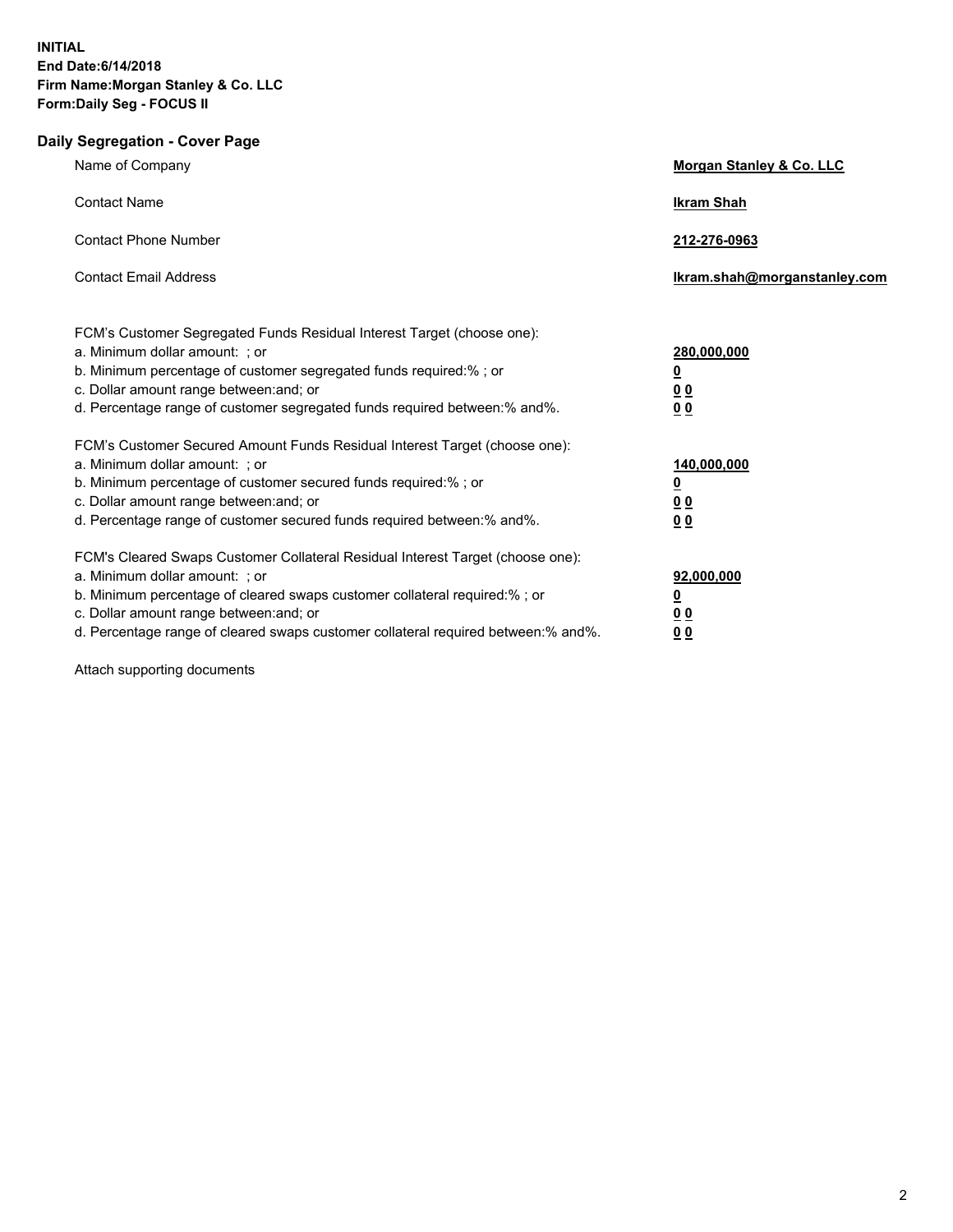## **Daily Segregation - Secured Amounts**

|     | Foreign Futures and Foreign Options Secured Amounts                                         |                                  |
|-----|---------------------------------------------------------------------------------------------|----------------------------------|
|     | Amount required to be set aside pursuant to law, rule or regulation of a foreign            | $0$ [7305]                       |
|     | government or a rule of a self-regulatory organization authorized thereunder                |                                  |
| 1.  | Net ledger balance - Foreign Futures and Foreign Option Trading - All Customers             |                                  |
|     | A. Cash                                                                                     | 2,981,816,343 [7315]             |
|     | B. Securities (at market)                                                                   | 2,023,028,930 [7317]             |
| 2.  | Net unrealized profit (loss) in open futures contracts traded on a foreign board of trade   | 264,834,095 [7325]               |
| 3.  | Exchange traded options                                                                     |                                  |
|     | a. Market value of open option contracts purchased on a foreign board of trade              | 29,909,119 [7335]                |
|     | b. Market value of open contracts granted (sold) on a foreign board of trade                | -23,688,025 [7337]               |
| 4.  | Net equity (deficit) (add lines 1.2. and 3.)                                                | 5,275,900,462 [7345]             |
| 5.  | Account liquidating to a deficit and account with a debit balances - gross amount           | 102,252,783 [7351]               |
|     | Less: amount offset by customer owned securities                                            | -99,593,745 [7352] 2,659,038     |
|     |                                                                                             | [7354]                           |
| 6.  | Amount required to be set aside as the secured amount - Net Liquidating Equity              | 5,278,559,500 [7355]             |
|     | Method (add lines 4 and 5)                                                                  |                                  |
| 7.  | Greater of amount required to be set aside pursuant to foreign jurisdiction (above) or line | 5,278,559,500 [7360]             |
|     | 6.                                                                                          |                                  |
|     | FUNDS DEPOSITED IN SEPARATE REGULATION 30.7 ACCOUNTS                                        |                                  |
| 1.  | Cash in banks                                                                               |                                  |
|     | A. Banks located in the United States                                                       | 312,974,875 [7500]               |
|     | B. Other banks qualified under Regulation 30.7                                              | 916,720,601 [7520] 1,229,695,476 |
|     |                                                                                             | [7530]                           |
| 2.  | Securities                                                                                  |                                  |
|     | A. In safekeeping with banks located in the United States                                   | 50,013,428 [7540]                |
|     | B. In safekeeping with other banks qualified under Regulation 30.7                          | 0 [7560] 50,013,428 [7570]       |
| 3.  | Equities with registered futures commission merchants                                       |                                  |
|     | A. Cash                                                                                     |                                  |
|     | <b>B.</b> Securities                                                                        | 6,029,421 [7580]                 |
|     |                                                                                             | $0$ [7590]                       |
|     | C. Unrealized gain (loss) on open futures contracts                                         | 114,624 [7600]                   |
|     | D. Value of long option contracts<br>E. Value of short option contracts                     | $0$ [7610]                       |
| 4.  |                                                                                             | 0 [7615] 6,144,045 [7620]        |
|     | Amounts held by clearing organizations of foreign boards of trade                           |                                  |
|     | A. Cash                                                                                     | $0$ [7640]                       |
|     | <b>B.</b> Securities                                                                        | $0$ [7650]                       |
|     | C. Amount due to (from) clearing organization - daily variation                             | $0$ [7660]                       |
|     | D. Value of long option contracts                                                           | $0$ [7670]                       |
|     | E. Value of short option contracts                                                          | 0 [7675] 0 [7680]                |
| 5.  | Amounts held by members of foreign boards of trade                                          |                                  |
|     | A. Cash                                                                                     | 1,939,766,168 [7700]             |
|     | <b>B.</b> Securities                                                                        | 1,973,015,503 [7710]             |
|     | C. Unrealized gain (loss) on open futures contracts                                         | 264,719,472 [7720]               |
|     | D. Value of long option contracts                                                           | 29,909,119 [7730]                |
|     | E. Value of short option contracts                                                          | -23,688,025 [7735] 4,183,722,237 |
|     |                                                                                             | $[7740]$                         |
| 6.  | Amounts with other depositories designated by a foreign board of trade                      | $0$ [7760]                       |
| 7.  | Segregated funds on hand                                                                    | $0$ [7765]                       |
| 8.  | Total funds in separate section 30.7 accounts                                               | 5,469,575,186 [7770]             |
| 9.  | Excess (deficiency) Set Aside for Secured Amount (subtract line 7 Secured Statement         | 191,015,686 [7380]               |
|     | Page 1 from Line 8)                                                                         |                                  |
| 10. | Management Target Amount for Excess funds in separate section 30.7 accounts                 | 140,000,000 [7780]               |
| 11. | Excess (deficiency) funds in separate 30.7 accounts over (under) Management Target          | 51,015,686 [7785]                |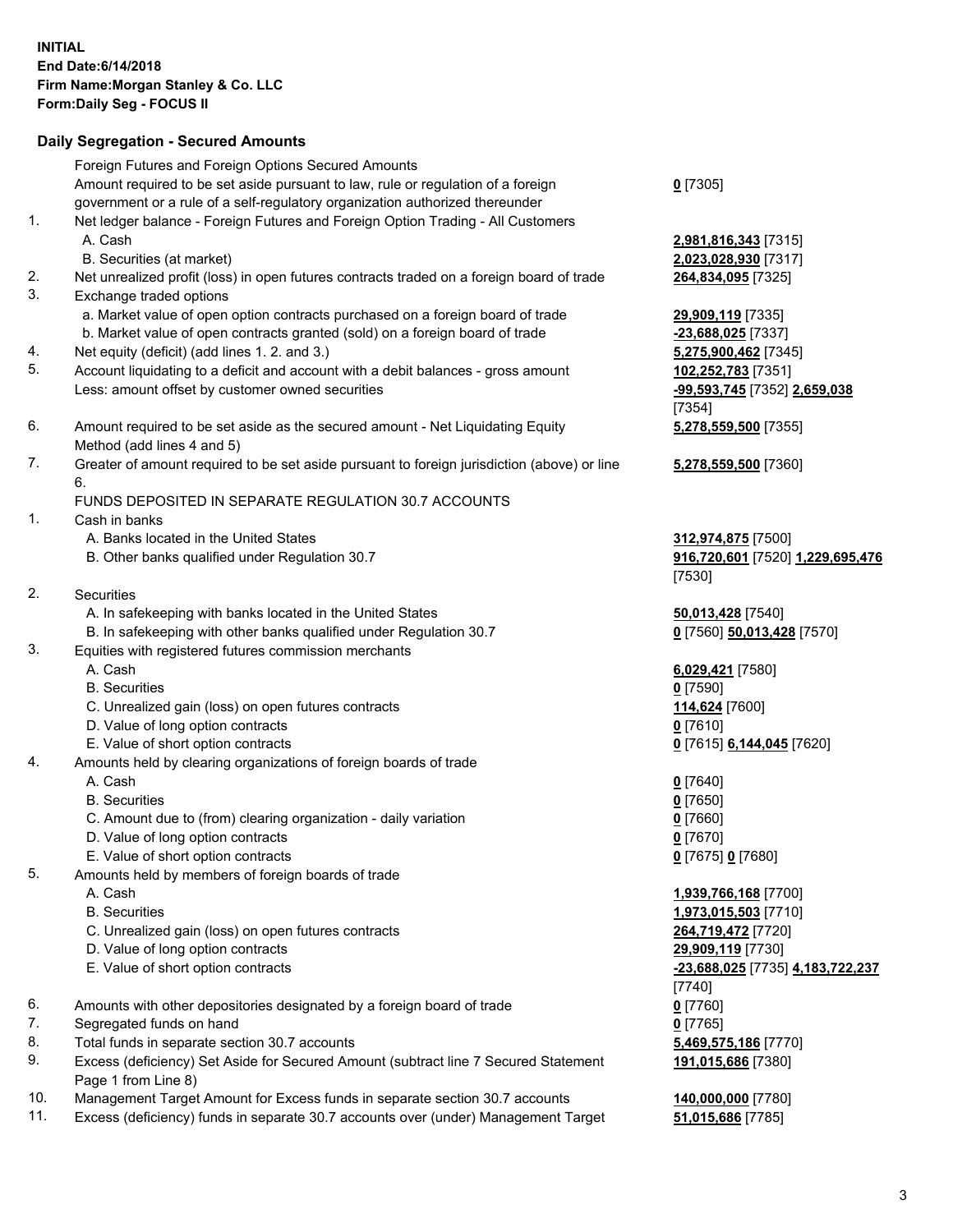|     | Daily Segregation - Segregation Statement                                           |                               |
|-----|-------------------------------------------------------------------------------------|-------------------------------|
|     | SEGREGATION REQUIREMENTS(Section 4d(2) of the CEAct)                                |                               |
| 1.  | Net ledger balance                                                                  |                               |
|     | A. Cash                                                                             | 9,857,768,359 [7010]          |
|     | B. Securities (at market)                                                           | 5,680,715,847 [7020]          |
| 2.  | Net unrealized profit (loss) in open futures contracts traded on a contract market  | 616,451,760 [7030]            |
| 3.  | Exchange traded options                                                             |                               |
|     | A. Add market value of open option contracts purchased on a contract market         | 513,537,575 [7032]            |
|     | B. Deduct market value of open option contracts granted (sold) on a contract market | -678,974,764 [7033]           |
| 4.  | Net equity (deficit) (add lines 1, 2 and 3)                                         | 15,989,498,777 [7040]         |
| 5.  | Accounts liquidating to a deficit and accounts with                                 |                               |
|     | debit balances - gross amount                                                       | 356,661,428 [7045]            |
|     | Less: amount offset by customer securities                                          | -354,496,035 [7047] 2,165,393 |
|     |                                                                                     | [7050]                        |
| 6.  | Amount required to be segregated (add lines 4 and 5)                                | 15,991,664,170 [7060]         |
|     | FUNDS IN SEGREGATED ACCOUNTS                                                        |                               |
| 7.  | Deposited in segregated funds bank accounts                                         |                               |
|     | A. Cash                                                                             | 4,476,314,360 [7070]          |
|     | B. Securities representing investments of customers' funds (at market)              | $0$ [7080]                    |
|     | C. Securities held for particular customers or option customers in lieu of cash (at | 1,083,671,345 [7090]          |
|     | market)                                                                             |                               |
| 8.  | Margins on deposit with derivatives clearing organizations of contract markets      |                               |
|     | A. Cash                                                                             | 6,314,391,745 [7100]          |
|     | B. Securities representing investments of customers' funds (at market)              | $0$ [7110]                    |
|     | C. Securities held for particular customers or option customers in lieu of cash (at | 4,597,044,502 [7120]          |
|     | market)                                                                             |                               |
| 9.  | Net settlement from (to) derivatives clearing organizations of contract markets     | 9,922,851 [7130]              |
| 10. | Exchange traded options                                                             |                               |
|     | A. Value of open long option contracts                                              | 513,537,575 [7132]            |
|     | B. Value of open short option contracts                                             | -678,974,764 [7133]           |
| 11. | Net equities with other FCMs                                                        |                               |
|     | A. Net liquidating equity                                                           | 8,096,349 [7140]              |
|     | B. Securities representing investments of customers' funds (at market)              | $0$ [7160]                    |
|     | C. Securities held for particular customers or option customers in lieu of cash (at | $0$ [7170]                    |
|     | market)                                                                             |                               |
| 12. | Segregated funds on hand                                                            | $0$ [7150]                    |
| 13. | Total amount in segregation (add lines 7 through 12)                                | 16,324,003,963 [7180]         |
| 14. | Excess (deficiency) funds in segregation (subtract line 6 from line 13)             | 332,339,793 [7190]            |
| 15. | Management Target Amount for Excess funds in segregation                            | 280,000,000 [7194]            |
| 16. | Excess (deficiency) funds in segregation over (under) Management Target Amount      | 52,339,793 [7198]             |

16. Excess (deficiency) funds in segregation over (under) Management Target Amount Excess